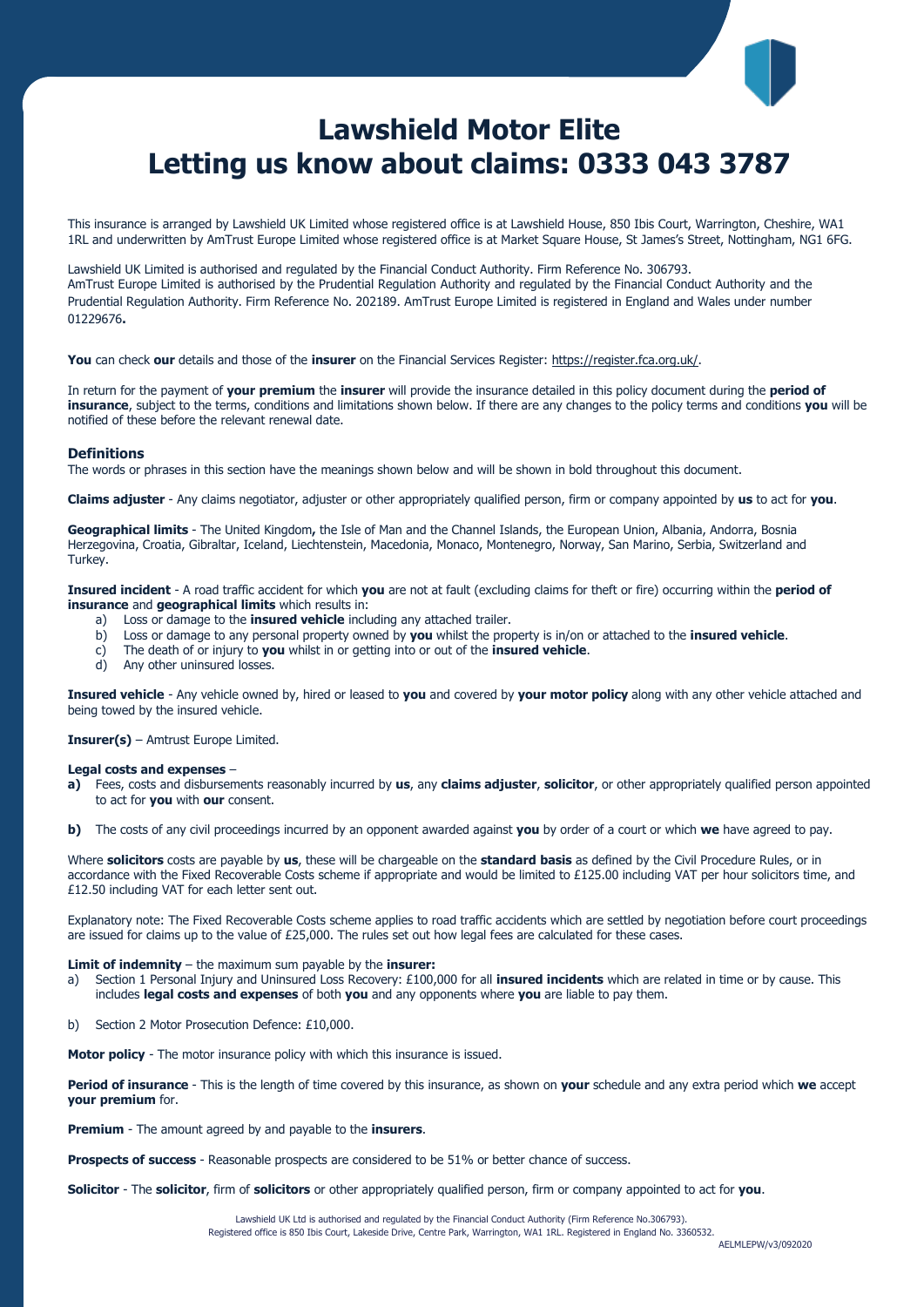

**Standard basis -** The assessment of costs which are proportionate to **your** claim.

**We, us, our**- Lawshield Uk Limited on behalf of AmTrust Europe Limited.

**You, your** - Any person domiciled in the United Kingdom who at the time of the **insured incident** has a current policy certificate issued by **us** or issuing intermediary and who has paid the appropriate **premium**, being the authorised driver of the main or towing vehicle and any other person who is entitled to drive the **insured vehicle** under **your motor policy**.

# **What is covered?**

# **Section 1: Personal Injury & Uninsured Loss Recovery**

**We** will pay the **legal costs and expenses** for legal proceedings started on **your** behalf during the **period of insurance** and in connection with the following:

- a) The costs of pursuing civil claims arising from an **insured incident** relating to the use of the **insured vehicle** which results directly in **your** death or personal injury and/or any other uninsured losses **you** incur.
- b) The first £65.00 of hire charges incurred by **you** inclusive of VAT, if the **insured vehicle** is rendered immobile as a result of an **insured incident**.
- c) Recovery charges up to £100.00 including VAT, if the **insured vehicle** is rendered immobile as the result of an **insured incident** and has to be recovered to a place of safety.
- d) Accommodation charges up to a maximum of £65.00 including VAT following an **insured incident** which renders the **insured vehicle** immobile and leaves **you** stranded more than 50 miles away from **your** normal place of residence or intended destination.

If **you** are not awarded any costs or compensation **we** will pay all **legal costs and expenses** up to the limit under this section. If **you** are awarded costs, **you** must use these to repay the amount **we** have paid out on **your** behalf in connection with the proceedings but if the **legal costs and expenses** are greater than the amount **you** are awarded for those costs and expenses, **we** will pay the extra amount (up to the limit under this section).

# **Section 2: Motor Prosecution Defence**

**We** will pay up to £10,000 in defending **your** legal rights, including an appeal against conviction or sentence, after an event which gives rise to a criminal prosecution against **you** for a motoring offence which arises in the **geographical limits** as a result of **you** owning or using the **insured vehicle** where:

- a) the date when the motoring offence occurred or is alleged to have occurred is within the **period of insurance**.
- b) **You** are facing suspension or disqualification of **your** driving licence, and
- c) There are **prospects of success** to secure a not guilty verdict.

#### **What is not covered – Section 1 and Section 2**

**We** will not pay **legal costs and expenses** for legal proceedings in the following circumstances:

- a) Claims where there are no **prospects of success**. **We** will continue to assess whether **prospects of success** exist throughout **your** claim and if at any time **we** consider **your** claim no longer has **prospects of success** and/or an alternative course of action is appropriate and/or under the terms and conditions of the policy the claim is not admissible, then **we** will inform **you** in writing of **our** decision and the reason behind that decision. Having informed **you** of this, and subject to the policy conditions, **we** may withdraw further cover for **legal costs and expenses**.
- b) Parking or obstruction offences.
- c) Where a reasonable estimate of the **legal costs and expenses** is greater than the amount in dispute other than in relation to Uninsured Loss Recovery Claims.
- d) If **we** have not agreed to the **legal costs and expenses** in advance or before **we** have accepted the claim in writing.
- e) Claims arising from any deliberate or criminal act or omission by **you**.
- f) Claims which relate to fines and penalties awarded against **you** by a criminal court.
- g) Claims arising from driving under the influence of alcohol or drugs.
- h) Incidents involving an **insured vehicle** owned or driven by **you**, where **you** were not in possession of a valid driving licence or the **insured vehicle** was not covered by a valid test certificate where appropriate or was not in a road-worthy condition. For claims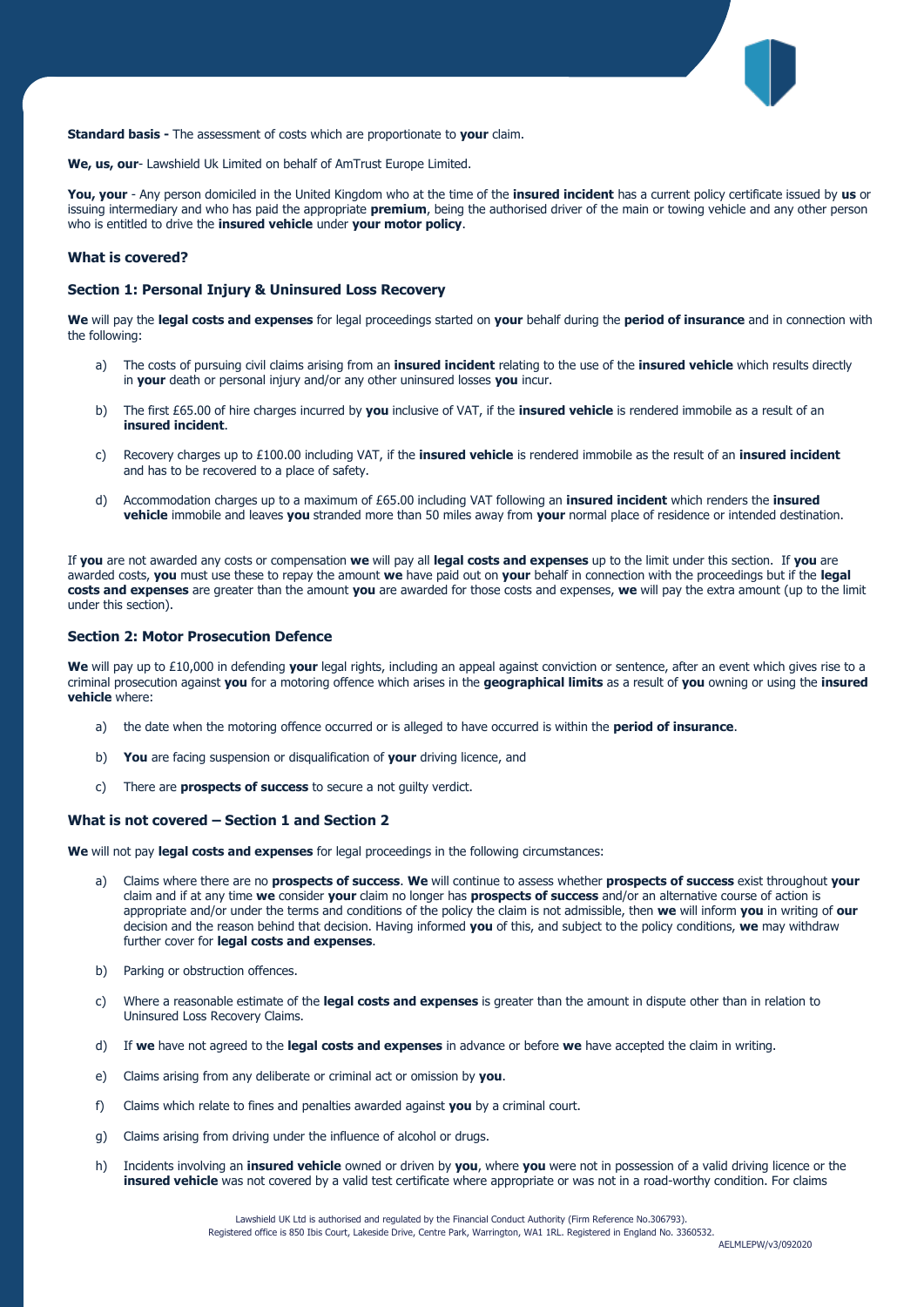

under What is Covered Section 2: Motor Prosecution Defence **your** driving licence must have no more than 9 points on it at the date when the motoring offence occurred or is alleged to have occurred.

- i) The use of motor vehicles by or on behalf of **you** for racing, rallies, competitions or trials of any kind.
- j) If **we** are not told about the claim within 180 days of the event which caused it.
- k) Claims arising from an **insured incident** that occurs outside the **geographical limits** except enforcement of a judgement obtained from a court within the **geographical limits** with **our** prior approval against a defendant who resides outside the jurisdiction of the court making the order.
- l) Any direct or indirect consequence of war, civil war, invasion, acts of foreign enemies (whether war be declared or not), rebellion, revolution, insurrection, military or usurped power, or confiscation, nationalisation, requisition, destruction of or damage to property by or under the order of any government, local or public authority.
- m) Any direct or indirect consequence of terrorism as defined by the Terrorism Act 2000 and any amending or substituting legislation.
- n) Any direct or indirect consequence of:
	- i. Irradiation, or contamination by nuclear material; or
	- ii. The radioactive, toxic, explosive or other hazardous or contaminating properties of any radioactive matter; or
	- iii. Any device or weapon which employs atomic or nuclear fission or fusion or other comparable reaction or radioactive force or matter.
- o) Any consequence, howsoever caused, including but not limited to Computer Virus, of Electronic Data being lost, destroyed, distorted, altered, or otherwise corrupted.

For the purposes of this policy, Electronic Data shall mean facts, concepts and information stored to form useable data for communications, interpretations, or processing by electronic or electromechanical data processing or other electronically controlled hardware, software and other coded instructions for the processing and manipulation of data, or the direction and manipulation of such hardware.

For the purposes of this policy, Computer Virus shall mean a set of corrupting, harmful, or otherwise unauthorised instructions or code, whether these have been introduced maliciously or otherwise, and multiply themselves through a computer system or network of whatsoever nature.

p) **We** will not provide cover, pay any claim or provide any benefit if doing so would expose **us** to any sanction, prohibition or restriction under United Nations resolutions or the trade or economic sanctions, laws or regulations of the European Union, United Kingdom or United States of America.

**We** will not pay for the following:

- a) Travelling expenses or compensation for being off work.
- b) **Legal costs and expenses** if **you** withdraw from legal proceedings without **our** agreement.
- c) **Legal costs and expenses** which are covered under a more specific insurance or if a claim has been refused by another insurance company.
- d) **Legal costs and expenses** where fixed recoverable costs have already been recovered by the **solicitor**.

#### **Making a claim**

To make a claim, **you** can contact **us** by: Phone: 0333 043 3787 Address: The Claims Department, Lawshield UK Limited, 1210 Centre Park Square, Lakeside Drive, Centre Park, Warrington, WA1 1RU. Fax: 0333 043 3798<br>Fmail: claims@lawshie [claims@lawshield-uk.com](mailto:claims@lawshield-uk.com)

**You** should not send **us** any documents until **we** ask for them.

If **we** decide that a reasonable settlement is unlikely, or **your** interest would be better served by another course of action, **we** will let **you** know.

**We** will not pay for any **legal costs and expenses** until **we** have accepted the claim in writing.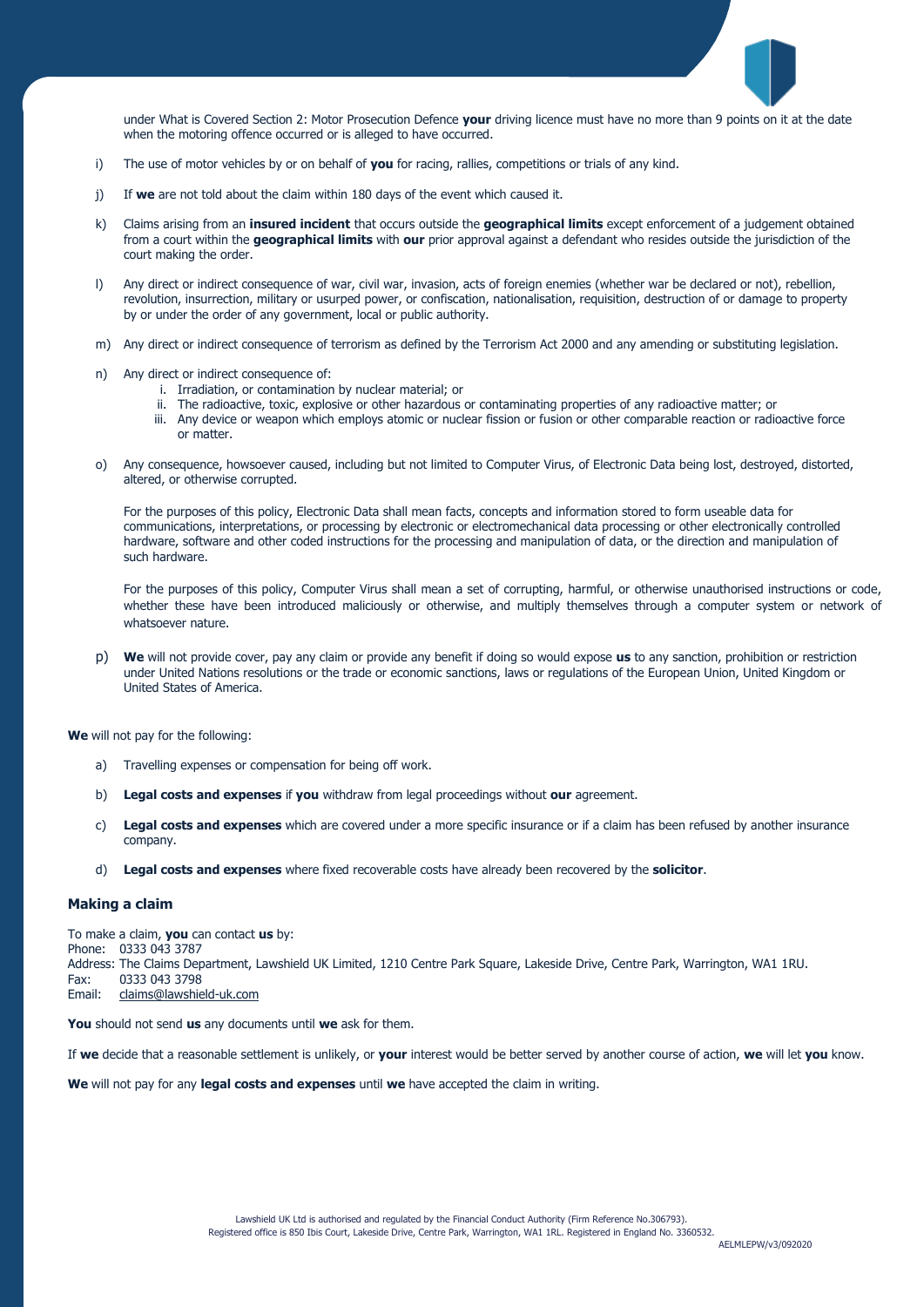

# **Conditions**

- 1) **You** must:
	- a) Tell **us** in writing as soon as possible when a claim or possible claim happens.
	- b) Give **us** any information and evidence **we** need (**you** will have to pay any costs involved in this). **You** must not do anything to affect **your** case.
	- c) Tell **us** about any other legal expense insurance you have which may cover the same loss.
	- d) Co-operate fully with **us**, the **claims adjuster** or the **solicitor.**
	- e) Have a valid **motor policy** for the **insured vehicle** in force at the time of any **insured incident**.

## 2) Choice of **solicitor**

- a) Before legal proceedings are issued **we** will appoint a **solicitor** from **our** panel to act on **your** behalf to prosecute, defend or settle any claim **we** accept under the terms of this policy.
- b) If legal proceedings need to be issued, **you** do not have to accept the **solicitor we** have chosen. **You** must send **us** in writing the full name and address of a **solicitor** who **you** want to act for **you**.
- c) In choosing **your solicitor**, **you** must try and keep the cost of any legal proceedings as low as possible.
- d) If **you** cannot agree a suitable **solicitor** with **us**, **you** can refer **your** choice of **solicitor** to arbitration in line with the conditions of this policy. If there is a dispute about the choice of **solicitor**, **we** will appoint a **solicitor** to act on **your**  behalf to protect **your** interests whilst arbitration takes place.
- e) If **we** are insuring two or more people for one claim, **you** may choose **solicitors. You** must send their name and address to **us** before **we** agree to pay any **legal costs and expenses**.
- f) Before **we** accept **your** choice of a **solicitor**, or if **you** fail to choose a **solicitor**, **we** will be entitled to instruct a **solicitor** on **your** behalf.
- 3) Representation
	- a) **We** can take over, and carry out in **your** name, action to take or defend any claims and **we** will have complete control over how legal proceedings are carried out.
	- b) **Legal costs and expenses** payable are to be in no way affected by any agreement, undertaking or promise made or given by **you** to the **solicitor**, witness expert or any **claims adjuster**.
	- c) **We** shall have direct access to the **solicitor** at all times and **you** must keep **us** fully informed of all material developments during **your** claim. If **we** ask **you** must instruct the **solicitor** to produce to **us** any documents, information or advice in their possession and **you** must give the **solicitor** any other instructions relating to the conduct of **your** claim as **we** may require.
	- d) **Our** written consent must be obtained prior to:
		- i. The instruction of Counsel to appear before a Court (or tribunal) before which a **solicitor** has a right of audience;
		- ii. The instruction of Queen's Counsel;
		- iii. The incurring of unusual experts fees or unusual disbursements;
			- The making of an Appeal.
	- e) If for any reason the **solicitor** refuses to continue to act for **you** or if **you** withdraw **your** claim from the **solicitor**, **we** will not pay any further **legal costs and expenses** unless **we** agree to the appointment of an alternative **solicitor** in accordance with the terms and conditions of this policy. **We** will not pay any additional **legal costs and expenses** arising solely as a result of the appointment of a new **solicitor**.
	- f) If **you** unreasonably withdraw from a claim without **our** prior agreement, then the **legal costs and expenses** will become **your** responsibility and **we** will be entitled to be reimbursed by **you** for any costs paid or incurred during the course of the claim. This includes any **legal costs and expenses** that **we** consider **you** are obliged to pay solely because **you** withdrew from the claim.
	- g) This insurance does not cover an Appeal unless **we** are notified in writing by **you** no later than six working days before the time for making an Appeal expires and **we** consider that there are **prospects of success** of such an Appeal succeeding.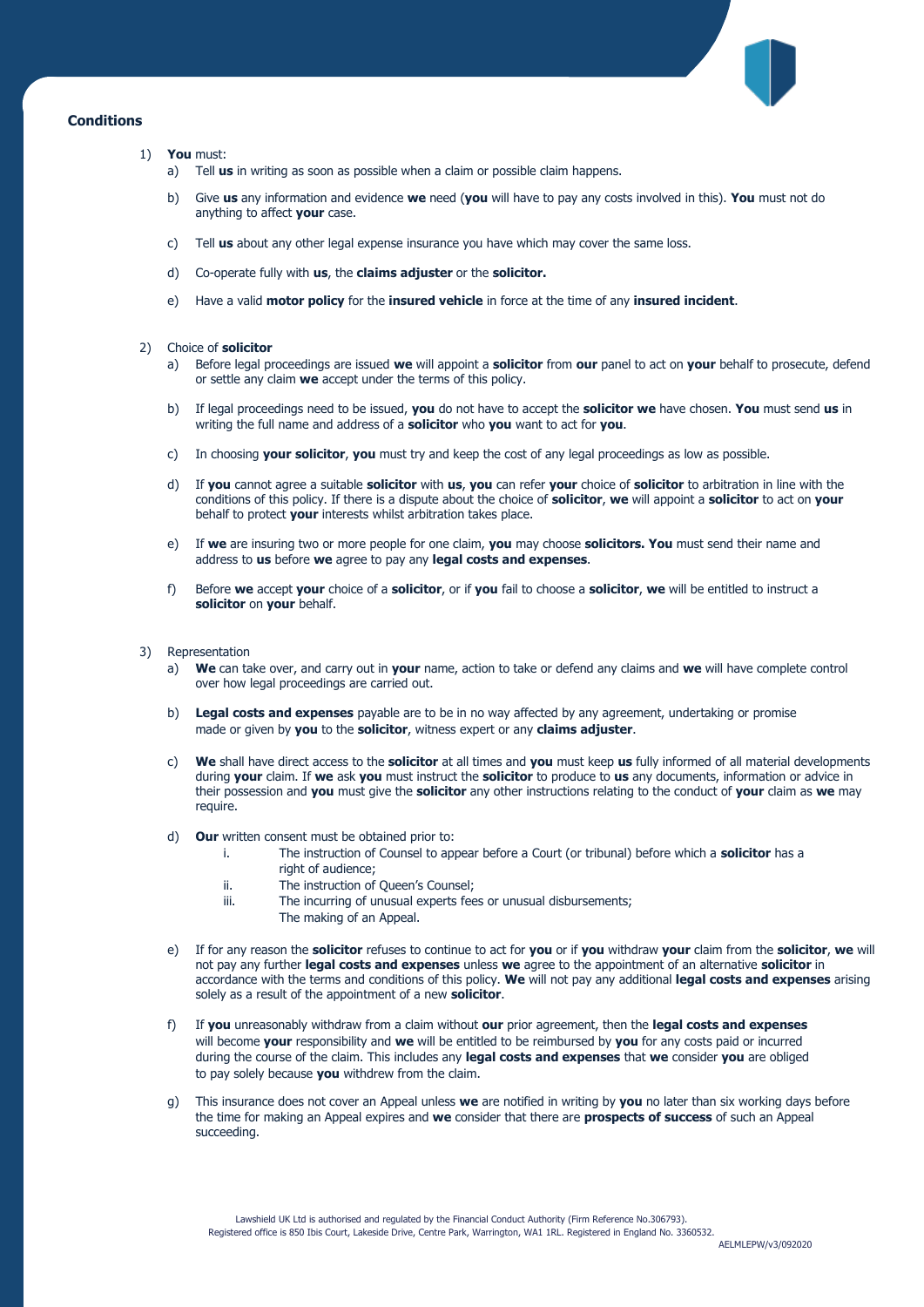

### 4) Part 36 Offers

- a) **You** or the **solicitor** must inform **us** immediately in writing of any Part 36 offer under the Civil Procedure Rules made with a view to settling the claim. No agreement is to be made to settle the claim on the basis of both sides paying their own costs without **our** prior approval**.**
- b) If **you** or the **solicitor** fail to tell us of any Part 36 offer, then **you** will be responsible to **us** for an amount equal to the detriment **we** have suffered as a result of **your** failure to comply with this obligation, and **we** may deduct this amount from any payment **we** make under this section.
- c) If **you** do not accept a Part 36 offer and **you** do not subsequently achieve a higher award of compensation then **we** will not pay any further **legal costs and expenses** or opponent's costs unless **we** were notified of the Part 36 offer and agreed to continue the proceedings.
- d) **We** will not unreasonably withhold **our** agreement to continue proceedings however **we** will have the right to ask **you** to instruct the **solicitor** to obtain counsel's opinion on the merits of the claim, defence, any Part 36 offer made by an opponent or proposed by **you**, or whether there are grounds for continuing the proceedings before **we** agree to continue with **your** claim.

## 5) Costs and Recovery

- a) At **our** request, **you** must instruct the **solicitor** to have the **legal costs and expenses** taxed, assessed or audited by the relevant authority.
- b) **You** must take all reasonable steps to recover **legal costs and expenses** payable under this policy from **your** opponent and pay any recovered **legal costs and expenses** to **us**.
- c) **We** can take proceedings in **your** name (at **our** own expense and for **our** own benefit) to recover from anyone else, any payment **we** have made under this insurance.

### 6) Arbitration

- a) If there is a dispute between **you** and **us** over the presentation, acceptance, rejection, control or discontinuance of any claims or representation at proceedings then at **your** written request the dispute will be referred to an arbitrator, who shall be a **solicitor** or Counsel that **you** and **we** agree on. If there is no agreement on the choice of arbitrator one will be appointed by the President of the relevant Law Society of England or Wales or the President of the Law Society of Scotland, as appropriate. Both parties shall present such information relevant to their dispute as required by the arbitrator whose decision will be final and binding. All costs of resolving the dispute shall be met in full by the party against whom the decision is made, or as decided by the arbitrator.
- b) If there is a disagreement over the amount **we** owe **you**, **we** will pass the matter to an arbitrator who both **you** and **we** agree to. When this happens, the arbitrator must make a decision before **you** can start proceedings against **us**.

## 7) Choice of law

Unless some other law is agreed in writing, this policy is governed by English law. If there is a dispute, it will only be dealt with in the courts of England or of the country within the United Kingdom in which **your** main residence is situated.

#### 8) Cancellation

If **you** decide that for any reason, this policy does not meet **your** insurance needs then please contact **your** administrator/agent within 14 days from the day of purchase or the day on which **you** receive **your** policy documentation, whichever is the later and **your** administrator/agent will then refund **your premium** in full. If **you** wish to cancel **your** policy after 14 days, **you** will be entitled to a pro-rata return of **premium**. No refund will be payable if any claims have been made or are pending.

**We** shall not be bound to accept renewal of any insurance and may at any time cancel this insurance by giving 14 days' notice in writing where there is a valid reason for doing so. A cancellation letter will be sent to **you** at **your** last known address. Valid reasons may include but are not limited to:

- a) Where **we** reasonably suspect fraud
- b) Non-payment of **premium**
- c) Threatening and abusive behaviour
- d) Non-compliance with policy terms and conditions
- e) **You** have not taken reasonable care to provide accurate and complete answers to the questions **your**  administrator/agent asked.

If **we** cancel the policy and/or any additional covers **you** will receive a refund of any **premiums you** have paid for the cancelled cover, less a proportionate deduction for the time **we** have provided cover.

Where **our** investigations provide evidence of fraud or the deliberate failure to provide complete and accurate information, **we** may cancel the policy immediately and backdate the cancellation to the date of the fraud or the date when **you** provided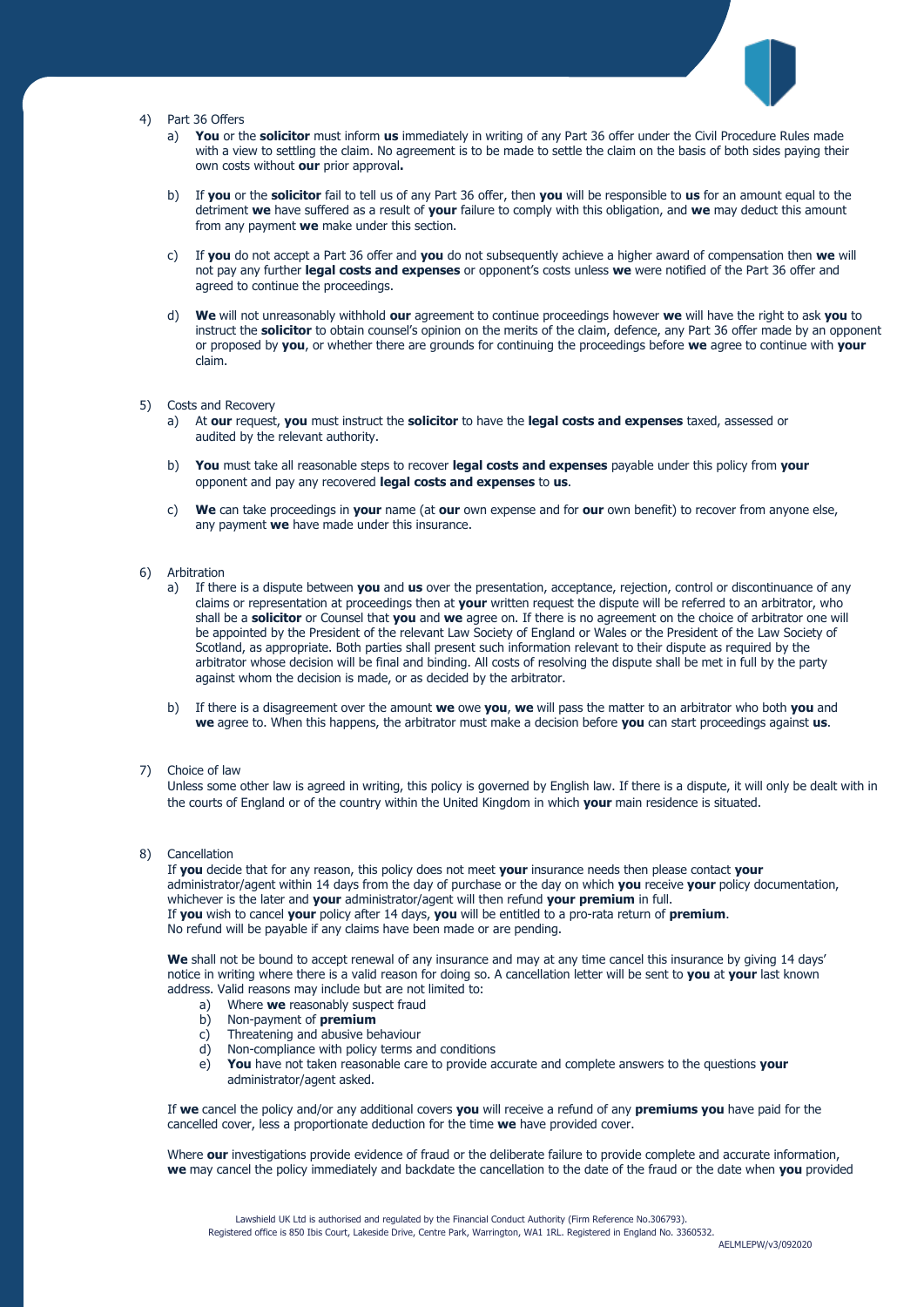

**your** administrator/agent with incomplete or inaccurate information. This may result in **your** policy being cancelled from the date **you** originally took it out and **we** will be entitled to keep the **premium**.

9) Contribution

If **you** have other insurance against liability or loss covered by this policy, **we** will not be liable for a greater proportion of such liability or loss than the applicable limit of liability bears to the total applicable limit of liability of all collectible insurance against such liability or loss.

- 10) Fraud and disclosure of information
	- a) **You** must not act in a fraudulent way. If **you** or anyone acting for **you**:
		- i) fails to reveal or hides a fact likely to influence whether **we** accept **your** proposal, **your** renewal, or any adjustment to **your** policy;
		- ii) fails to reveal or hides a fact likely to influence the cover **we** provide;
		- iii) makes a statement to **us** or anyone acting on **our** behalf, knowing the statement to be false;
		- iv) sends **us** or anyone acting on **our** behalf a document, knowing the document to be forged or false;
		- v) makes a claim under the policy, knowing the claim to be false or fraudulent in any way;
		- vi) makes a claim for any loss or damage **you** caused deliberately or with **your** knowledge; or
		- vii) if **your** claim is in any way dishonest or exaggerated

**we** will not pay any benefit under this policy or return any **premium** to **you** and **we** may cancel **your** policy immediately and backdate the cancellation to the date of the fraudulent claim. **We** may also take legal action against **you** and inform the appropriate authorities.

b) When **you** apply for, make changes or renew **your** policy **you** must take reasonable care to:

- supply accurate and complete answers to all the questions you are asked;
- ii) to make sure that all information **you** supply is true and correct;
- iii) tell **your** administrator/agent as soon as possible if any of the information **you** have provided is inaccurate or has changed.

If any information **you** provide is not accurate and complete, this may mean **your** policy is invalid and that it does not operate in the event of a claim or **we** may not pay any claim in full.

If **your** policy is cancelled because of fraud or failure to disclose information, this may affect **your** eligibility for insurance with **us**, as well as other insurers, in the future.

#### **Complaints procedure**

It is our intention to give **you** the best possible service but if **you** do have any questions or concerns about this insurance or the handling of a claim **you** should in the first instance contact **our** Managing Director**.** The contact details are:

The Managing Director, Lawshield UK Limited, 1210 Centre Park Square, Lakeside Drive, Centre Park, Warrington, WA1 1RU.

Tel: 0800 731 3942 Fax: 01925 428357 Email: [customerrelations@Lawshield-uk.com](mailto:customerrelations@lawshield-uk.com)

Please ensure **your** policy number is quoted in all correspondence to assist a quick and efficient response.

If it is not possible to reach an agreement, **you** have the right to make an appeal to the Financial Ombudsman Service. This also applies if **you** are insured in a business capacity with a turnover of less than £6.5 million (or its equivalent in any other currency) and which either:

- a) employs fewer than 50 persons, or
- b) has a balance sheet total of less than £5 million (or its equivalent in any other currency).

**You** may contact the Financial Ombudsman Service at:

The Financial Ombudsman Service, Exchange Tower, Harbour Exchange Square, London, E14 9SR. Tel: 0300 123 9123 Email: [complaint.info@financial-ombudsman.org.uk](mailto:complaint.info@financial-ombudsman.org.uk)

The above complaints procedure is in addition to **your** statutory rights as a consumer. For further information about **your** statutory rights contact **your** local Citizens Advice Bureau.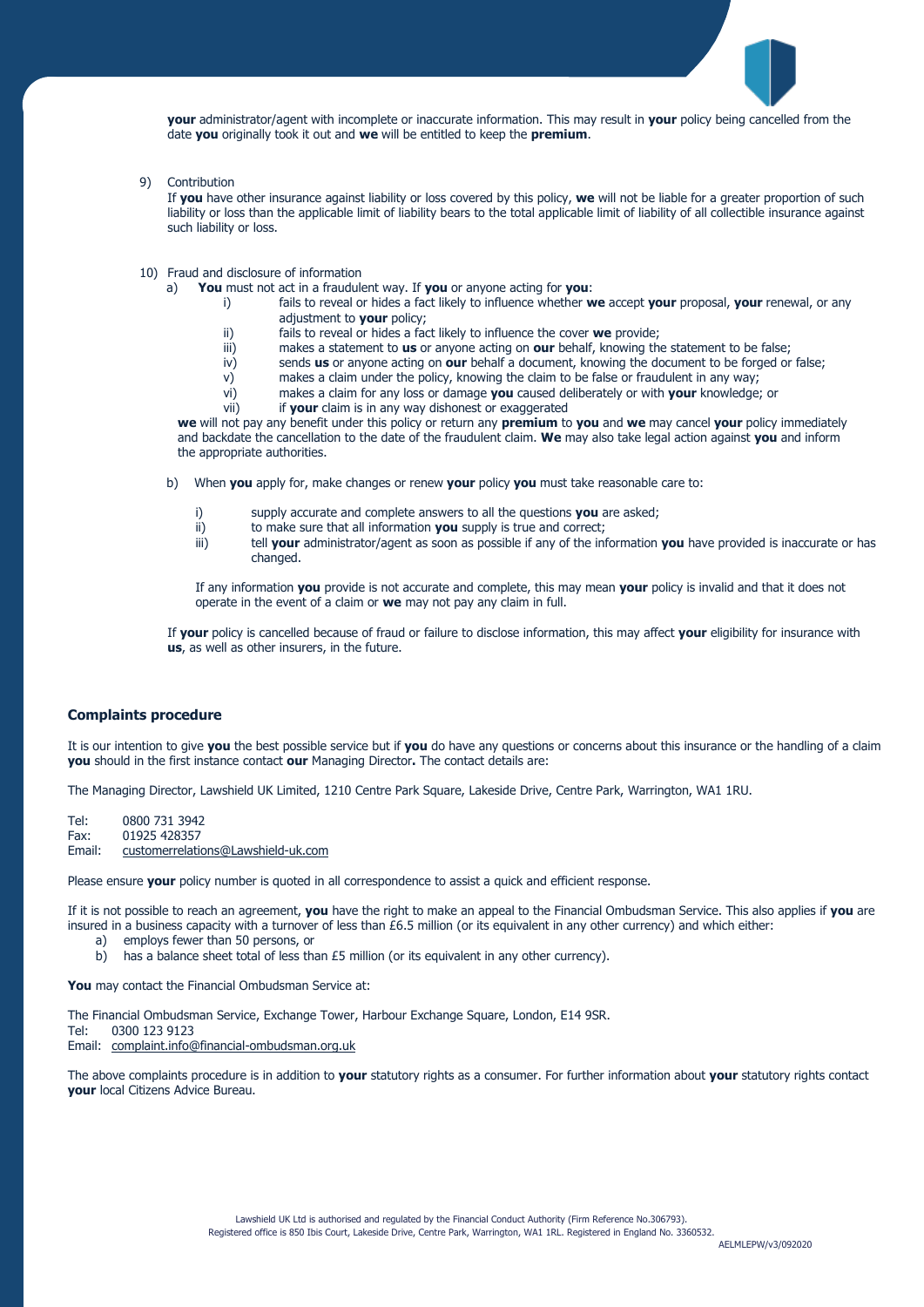

# **Financial Services Compensation Scheme (FSCS)**

AmTrust Europe Limited is covered by the Financial Services Compensation Scheme (FSCS). **You** may be entitled to compensation from the scheme, if they cannot meet their obligations. This depends on the type of business and the circumstances of the claim. Most insurance contracts are covered for 90% of the claim with no upper limit. **You** can get more information about compensation scheme arrangements from the FSCS or visit www.fscs.org.uk. **You** may also contact the FSCS on their Freephone number: 0800 678 1100 or 020 7741 4100 or **you** can write to: Financial Services Compensation Scheme, P O Box 300, Mitcheldean, GL17 1DY.

# **Lawshield UK Limited Privacy Notice**

This is a short privacy notice for Lawshield UK Ltd referred to as "**we/us/our**" in this notice. **We** understand that **your** privacy is extremely important to **us**. As a result **we** have put in place many measures to ensure that any personal data **we** obtain from **you** is processed and maintained in accordance of the General Data Protection Regulation 2016 (GDPR). This statement provides **you** with details of the type of information **we** may hold about **you**, how **we** obtain and use the information and how **we** protect **your** privacy. This notice may be updated from time to time, please refer to **our** website for the most current version.

**Our** data controller registration number issued by the Information Commissioner's Officer is Z5685935.

This privacy notice is relevant to anyone who uses **our** services, including policyholders, prospective policyholders, and any other individuals insured under a policy. **We** refer to these individuals as "**you/your**" in this notice.

**We** are dedicated to being transparent about what **we** do with the information that **we** collect about **you**. **We** process **your** personal data in accordance with the relevant data protection legislation.

#### Why do **we** process **your** data?

The provision of **your** personal data is necessary for **us** to administer **your** insurance policy and meet **our** contractual requirements under the policy. **You** do not have to provide **us** with **your** personal data, but **we** may not be able to proceed appropriately or handle any claims if **you** decide not to do so.

#### What information do **we** collect about **you**?

Where **you** have purchased an insurance policy through one of **our** agents, **you** will be aware of the information that **you** gave to them when taking out the insurance. The agent will pass **your** information to **us** so that **we** can administer **your** insurance policy.

**We** have a legitimate interest to collect this data as **we** are required to use this information as part of **your** insurance quotation or insurance policy with **us**. **We** may also process the data where it is necessary for a legal obligation, or as part of the establishment or defence of a legal claim.

This notice explains the most important aspects of how **we** use **your** data. Lawshield UK Ltd full privacy notice can be found by visiting **our** website [www.lawshield.co.uk](http://www.lawshield.co.uk/) or request a copy by emailing **us** a[t dataprotection@lawshield.co.uk.](mailto:dataprotection@lawshield.co.uk)

Alternatively, **you** can write to **us** at: Compliance Department Lawshield UK Limited 1210 Centre Park Square Lakeside Drive Centre Park **Warrington** WA1 1RU

## **AmTrust Europe Limited Privacy Notice**

#### **Data protection**

AmTrust Europe Limited (the Data Controller) are committed to protecting and respecting **your** privacy in accordance with the current Data Protection Legislation ("Legislation"). Below is a summary of the main ways in which **we** process **your** personal data, for more information please visit **our** website at [www.amtrusteurope.com.](http://www.amtrusteurope.com/)

#### **How we use your personal data and who we share it with**

**We** may use the personal data **we** hold about **you** for the purposes of providing insurance, handling claims and any other related purposes (this may include underwriting decisions made via automated means), for offering renewal, research or statistical purposes and to provide **you** with information, products or services that **you** request from **us** or which **we** feel may interest **you**. **We** will also use **your** data to safeguard against fraud and money laundering and to meet **our** general legal or regulatory obligations.

#### **Sensitive personal data**

Some of the personal information, such as information relating to health or criminal convictions, may be required by **us** for the specific purposes of underwriting or as part of the claims handling process. The provision of such data is conditional for **us** to be able to provide insurance or manage a claim. Such data will only be used for the specific purposes set out in **our** notice.

#### **Disclosure of your personal data**

**We** may disclose **your** personal data to third parties involved in providing products or services to **us**, or to service providers who perform services on **our** behalf. These include **our** group companies, affinity partners, brokers, agents, third party administrators, reinsurers, other insurance